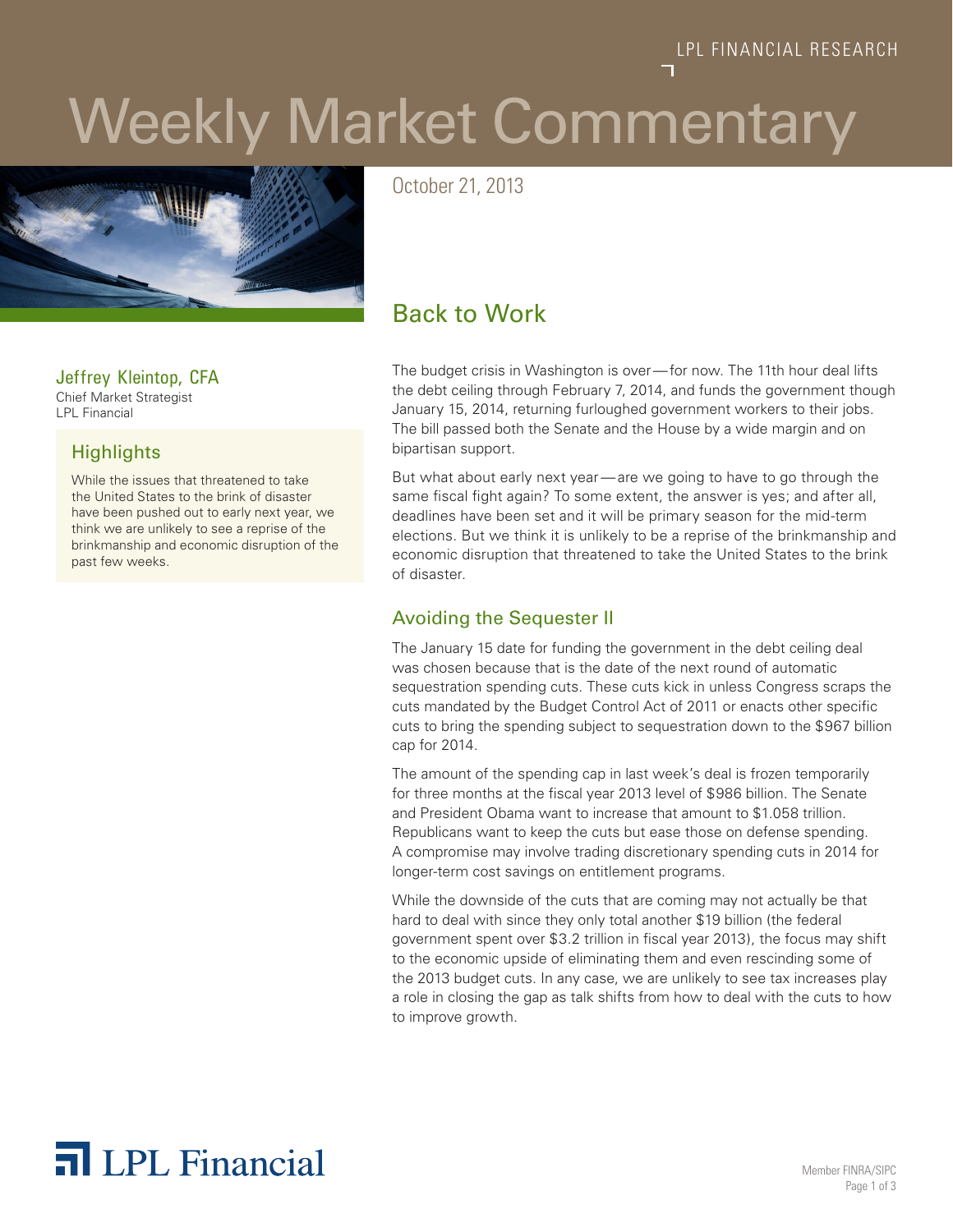

1 The Surge in Tax Receipts in April Often Results in Treasury Surplus That Might Push Out Next Effective Debt Ceiling to Spring

Source: U.S. Treasury 10/18/13

### Avoiding Another Debt Ceiling Showdown

Last week's deal lifted the debt ceiling until February 7. Of course, the Treasury would still be able to use "extraordinary measures" to stay below the ceiling beyond February 7, perhaps longer than usual given strong tax receipts resulting in a Treasury surplus in April [Figure 1]. But we may avoid another clash over the debt ceiling.

The debt ceiling has now been lifted twice since the August 2011 debacle, without any spending cuts or other policy changes attached to it, making it less likely that another push for changes in early 2014 would be worth the political and economic cost of a showdown. The Republicans saw enough negative impact on polling results to make them wary of another showdown in an election year. In addition, the desire for a bipartisan solution can be seen in the 87 House Republicans that voted for the bill to end the shutdown and suspend the debt ceiling even though less than 20 Republican votes were needed.

#### Refocusing on the Positives

Market participants are already back to work pushing the stock market higher into year-end as they refocus on the positives:

- A return of focus to the fundamentals of improving profit growth and away from the sausage-making in D.C. should help to boost investor confidence in a sustained recovery in profits. Reports coming in for the third quarter will likely show that S&P 500 companies have posted the strongest earnings per share growth in a year.
- Retail sales slowed to a crawl in the past few weeks. But with the 16 day government shutdown and threat of default behind us, consumer confidence is set to rebound and drive retail spending, aided by gasoline

Reports coming in for the third quarter will likely show that S&P 500 companies have posted the strongest earnings per share growth in a year.